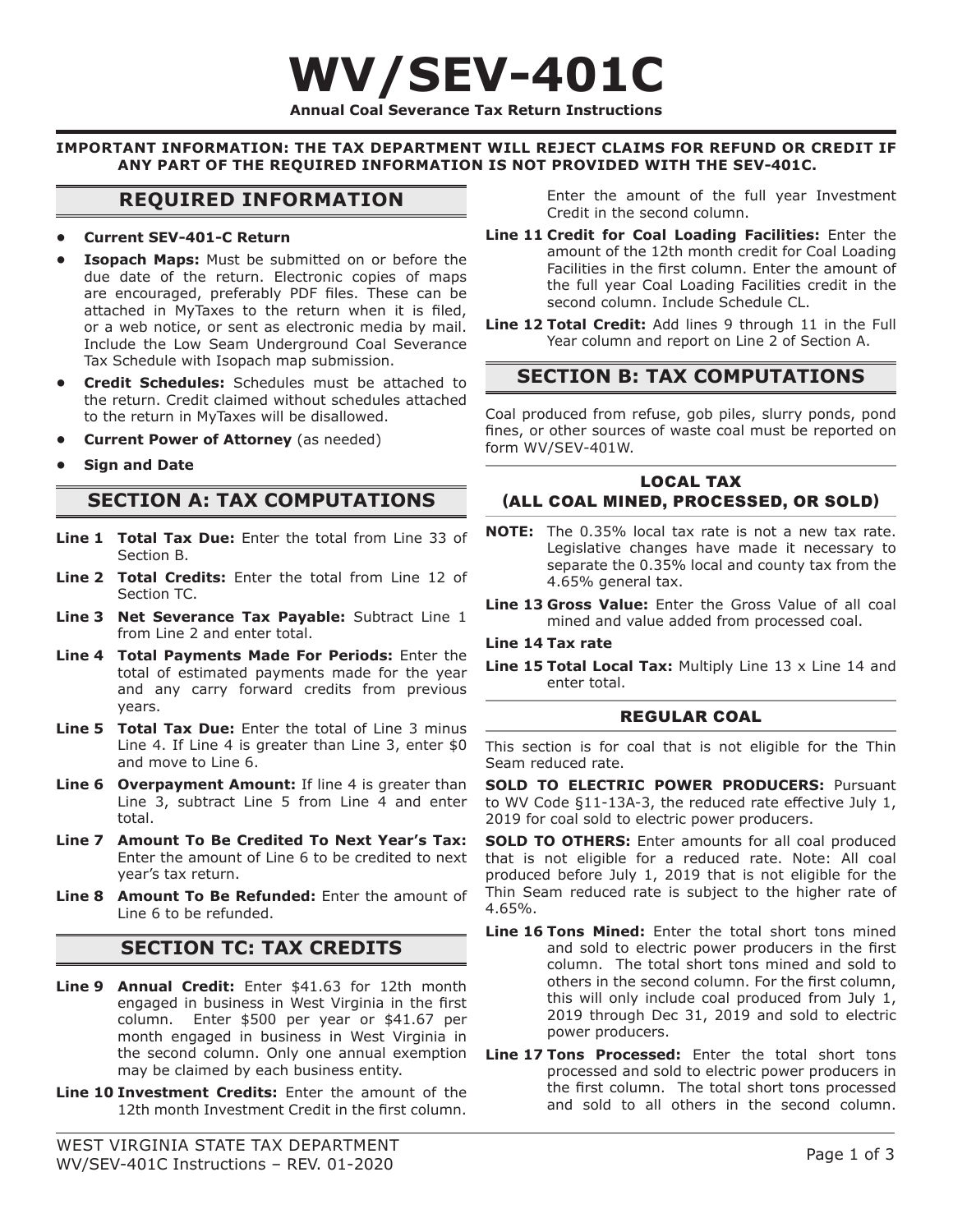For the first column, this will only include coal produced from July 1, 2019 through Dec 31, 2019 and sold to electric power producers.

- Line 18 Total Tons: Add Line 16 to Line 17 of each column and enter total.
- **Line 19 Gross Value:** Enter the total gross value for all coal mined and all value added from processed coal. Coal sold to electric power producers should be entered in the first column. Coal sold to other purchasers should be entered in the second column. For the first column, this will only include coal produced from July 1, 2019 through Dec 31, 2019 and sold to electric power producers.

#### **Line 20 Tax rates**

- **Line 21 Net State Severance Tax:** Multiply Line 19 by Line 20 and enter total.
- Line 22 Minimum Tax: Multiply Line 18 by 0.75 and enter total.
- **Line 23** Enter the greater of Line 21 or Line 22 for each column.
- **Line 24 Total Regular Severance:** Add both columns on line 23 and enter total.

#### THIN SEAM 37" TO 45"

- **NOTE:** ONLY QUALIFIED THIN SEAM COAL IS TO BE REPORTED ON LINES 25 THROUGH 32.
- **Line 25 Tons Mined:** Enter total short tons of coal qualified as thin seam 37" to 45".
- **Line 26 Gross Value:** Enter total gross value of coal qualified as thin seam 37" to 45".
- **Line 27 Tax rate.**
- **Line 28 Total Tax:** Multiply Line 26 by Line 27 and enter total.

#### THIN SEAM UNDER 37"

- **NOTE:** ONLY QUALIFIED THIN SEAM COAL IS TO BE REPORTED ON LINES 25 THROUGH 32.
- **Line 29 Tons Mined:** Enter total short tons of coal qualified as thin seam less than 37".
- **Line 30 Gross Value:** Enter total gross value of coal qualified as thin seam less than 37".
- **Line 31 Tax Rate.**
- **Line 32 Total Tax:** Multiply Line 30 by Line 31 and enter total.

### TOTAL TAX DUE

- **Line 33 TOTAL TAX DUE:** Add Lines 15, 24, 28, and 32 and enter total. Enter this figure on Section A, Line 1.
- **NOTE:** To receive the reduced severance tax rate for thin seam coal (underground mines only), an Isopach Map for each mining permit must be submitted on or before the due date of the return. The Isopach Map must be signed and certified by a professional engineer. Failure to provide a copy of the Isopach Map will result in the recalculation of

your tax at the (4.65%) rate. Information can be found in Interpretive Rule 110-13AB.

# **SECTION C: SEVERANCE TAX COMPUTATION 12TH MONTH PERIOD**

- **Line 34 Gross Value of Severed Coal:** Enter gross value of coal severed from seams greater than 45" and not sold to electric power producers during the 12th month period in Column 1. Multiply Column 1 by Column 2 and enter total in Column 3.
- **Line 35 Value Added from Processed Coal:** Enter the difference between the price the unprocessed coal was purchased for and the price the processed coal was sold for during the 12th month period in Column 1. Multiply Column 1 by Column 2 and enter total in Column 3.
- **Line 36 Coal Sold to Electric Power Producers:** Enter gross value of coal severed from seams greater than 45" and sold to electric power producers during the 12th month period in Column 1. Multiply Column 1 by Column 2 and enter total in Column 3.
- Line 37 Qualified Thin Seam 37" to 45": Enter gross value of coal severed from seams between 37" and 45" during the 12th month period in Column 1. Multiply Column 1 by Column 2 and enter total in Column 3.
- Line 38 Qualified Thin Seam Less Than 37": Enter gross value of coal severed from seams less than 37" during the 12th month period in Column 1. Multiply Column 1 by Column 2 and enter total in Column 3.
- **Line 39 Gross Value to be Taxed:** Sum all lines in Column 1 and enter total.
- **Line 40 Total Tax Due:** Sum all lines in Column 3 and enter total.

# SECTION E: REPORT OF COAL PRODUCTION FOR TAXABLE YEAR

This section must be completed by all producers. Processors of purchased coal are not subject to Section E production. All tonnage must be reported along with the county in which the coal was extracted. Use a separate line for each mining permit/county of production. If you produce coal from waste sources, the tonnage is to be reported on WV/SEV-401W Waste Coal return.

- **Column 1 Mining Permit:** Enter the mining permit for the mine from which the coal was severed.
- **Column 2 Name of County:** Enter the name of the county in which the coal was located when it was severed from the ground. Include all counties where coal was severed from the ground for the period being reported, including qualified thin seam coal. If additional space is needed, please attach a separate sheet with your return.
- **Column 3 County FIPS Code:** Enter the county FIPS code from the key code below Section E.